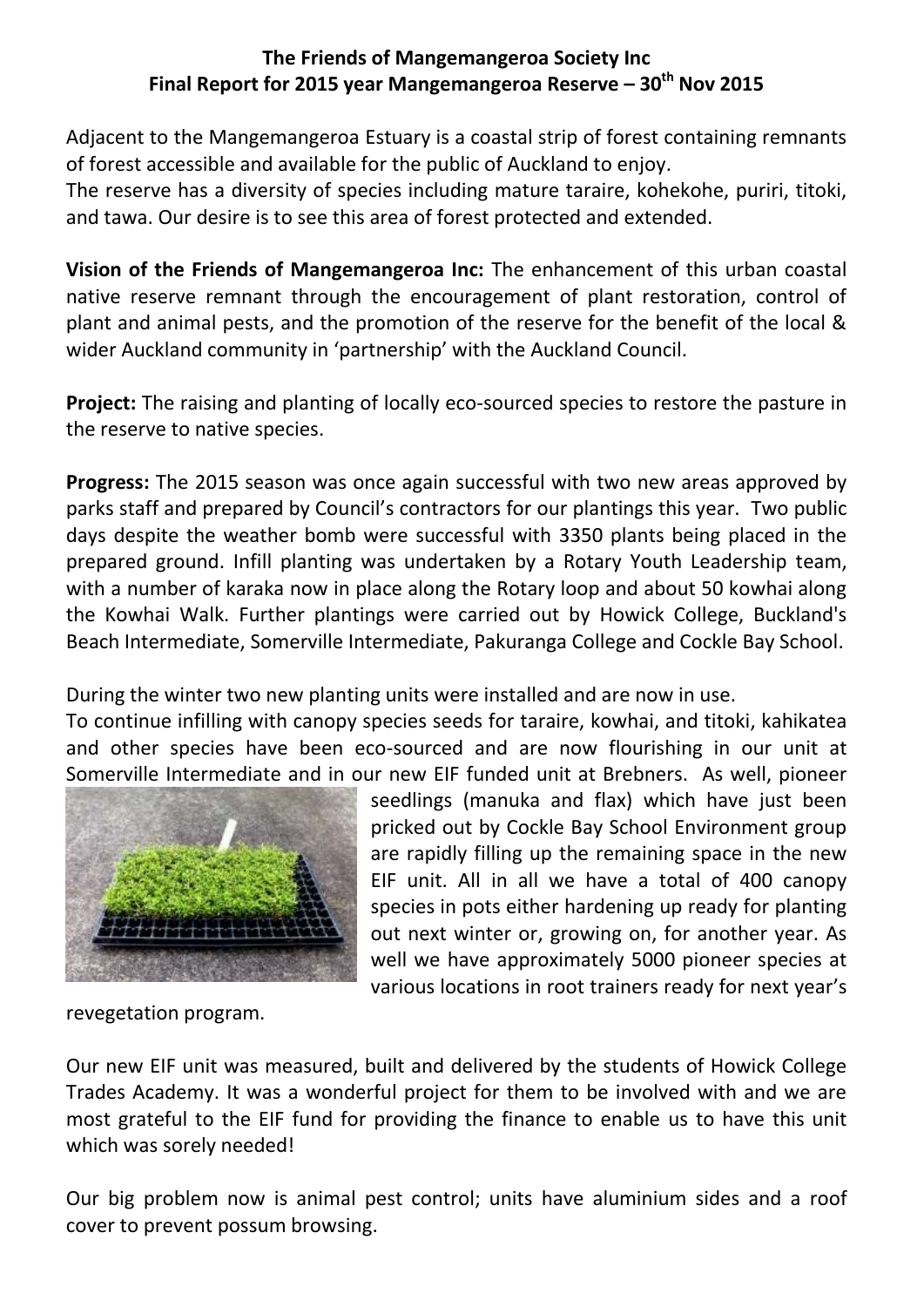This year young growth on some of the canopy species and rata vines in the bush has been severely browsed, reducing flowering and hence seed production for next year. As well, the destructive pukeko have been a nuisance in the most newly planted areas, eating out the growing tips from the newly planted plants and ripping out plants to feed on the grubs and other soil dwelling organisms below. We are now looking at ways to combat these issues!



Somerville Intermediate with kowhai at one end karaka in shade underneath



















Robinson unit where Warwicks species potted up and waiting to be potted